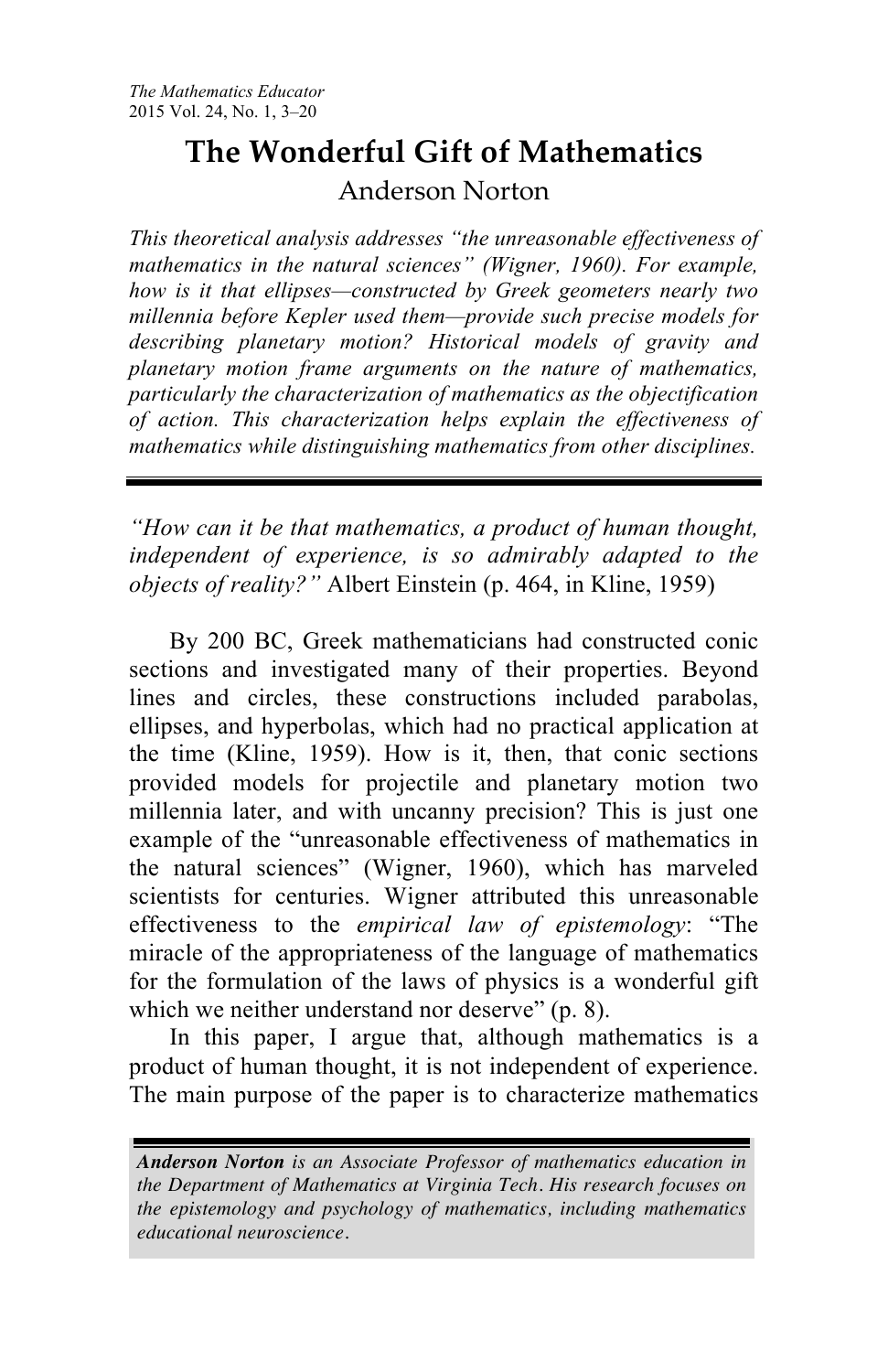as a human activity distinct from (other) languages and sciences. In particular, people create mathematics through the objectification of action so that actions at one level become objects for us to act upon at another level. This characterization helps explain why mathematics is so effective in modeling our experiences in the world, and at predicting new phenomena. Several examples are provided to demonstrate the effectiveness of objectifying action, but the primary example pertains to modeling planetary motion. The paper sequences arguments in the following way:

- 1. Tracing the history of mathematical models for planetary motion demonstrates that, despite perpetual (and sometimes radical) revision of underlying physical principles, the mathematics used to model and extend these principles never comes into question.
- 2. The consistency of mathematics in the face of paradigm shifts in science can be explained in terms of mental actions, which produce mathematical objects.
- 3. Research in mathematics education buttresses this claim, which in turn, has clear implications for mathematics education.

# **Elliptical Orbits: A Brief History**

On July  $4<sup>th</sup>$ , 2012, two independent teams of physicists announced they had found empirical evidence for the Higgs boson—a subatomic particle whose existence had been predicted by British scientist Peter Higgs (Cho, 2012). Up to that point, the Higgs boson was only a theoretical particle—a logical-mathematical consequence of the Standard Model of physics. The fact that a sequence of mathematical computations could predict the existence of a particle with precisely described properties is remarkable (some might say unreasonable), but similar examples abound throughout the history of science. As we will see, mathematical models have even predicted the existence of very large objects, such as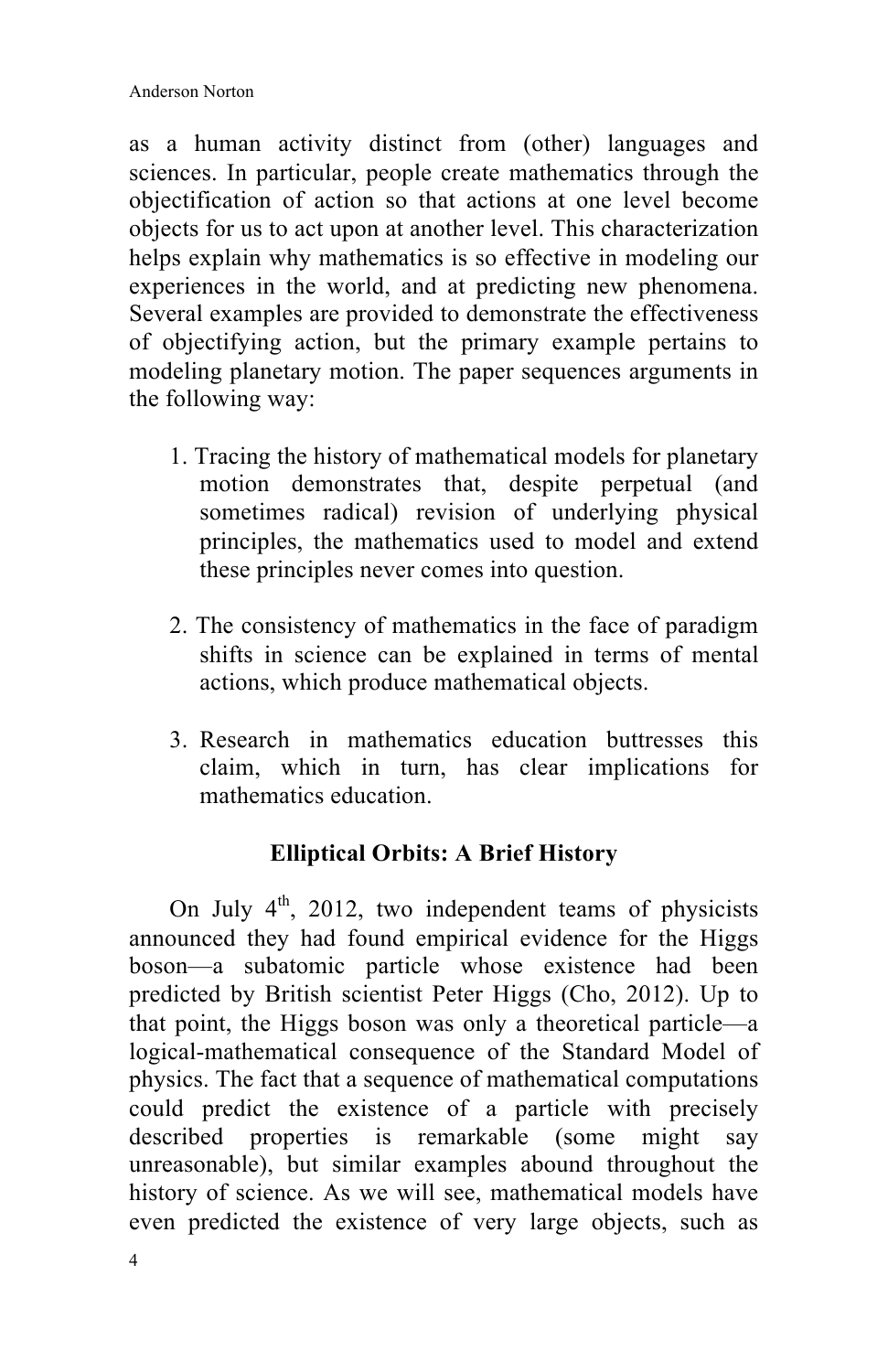Neptune (Darling, 2006). In a sense, Neptune was invented before it was discovered, and that invention began two millennia ago, in ancient Greece.

Plato (427-347 BC) established three simple rules for geometric construction: A straightedge can be used to construct a line passing through two given points, a compass can be used to construct a circle centered at one given point and passing through another given point, and the intersections of lines/circles define new points. Greek geometers—most notably, Apollonius—demonstrated that, by following these rules, they could construct parabolas, ellipses, and hyperbolas. For example, an ellipse can be constructed as the set of all points whose sum of distances from two given points is fixed. The construction, following Plato's rules, is illustrated in Figure 1.



*Figure 1*. Construction of an Ellipse.

Given points O and P, and radius r, consider the circle centered at O with radius r. Starting from O, we need to determine where we can cut radius r so that the remaining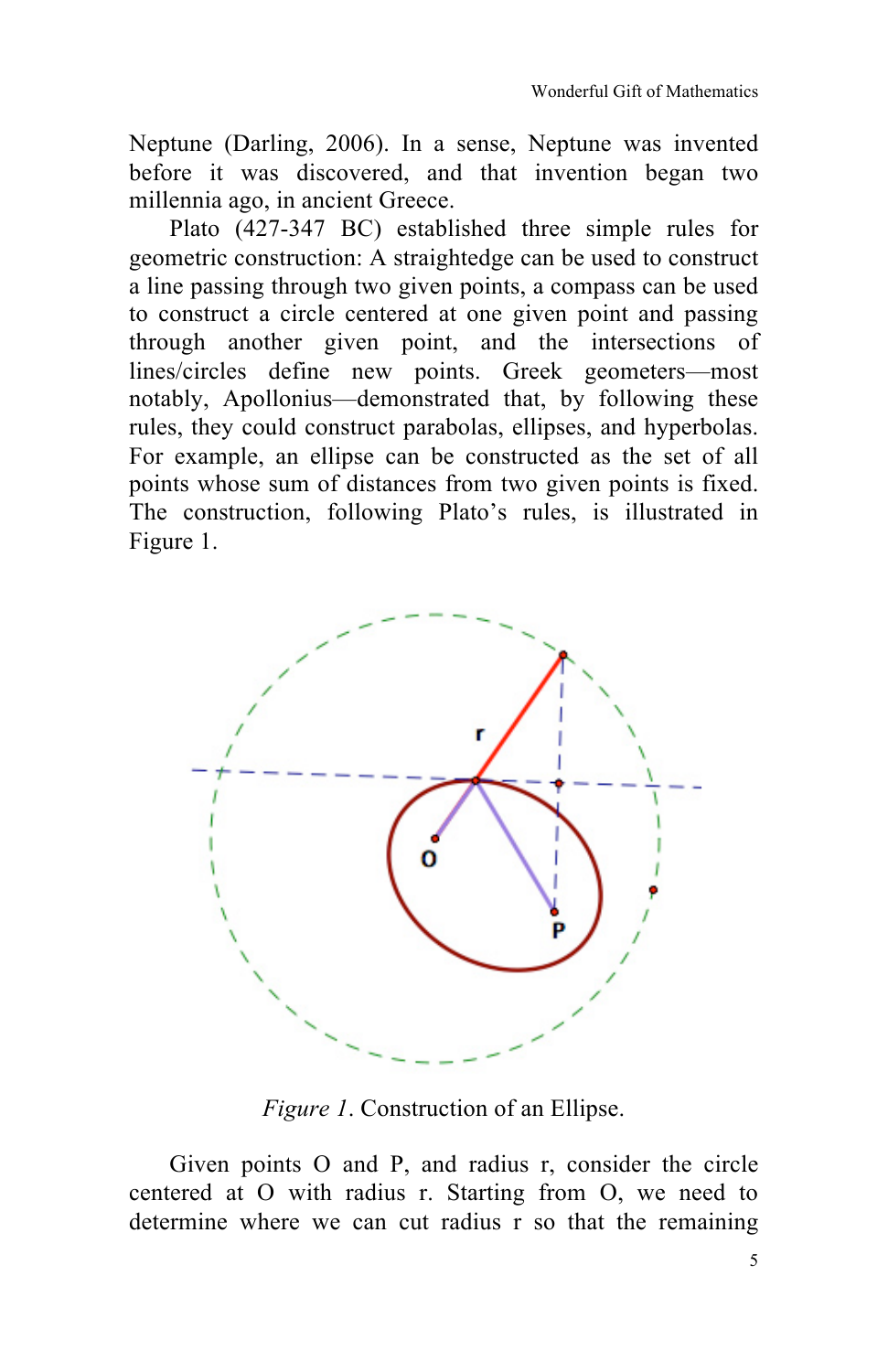length is equal to the distance from the cut point to P. This will ensure that that sum of distances from the cut point to O and P is r, thus giving us a point on the ellipse. We can find the appropriate point by taking the perpendicular bisector of the base of what-we-know-must-be an isosceles triangle. This construction relies on the fact that the third point on an isosceles triangle lies on the perpendicular bisector of its base. We can generate the ellipse as the locus of all such points, as the direction of the radius is changed.

Before this geometric construction, Greek experiences with ellipses were limited to slicing cones (note that the Greek word *konos* refers to actual pine cones) and observing their cross sections, or to the perception of a circle when viewed from an oblique angle (when looking at a circular object from askew, the planar projection appears elliptical) (Darling, 2006). After the construction, Greek geometers could investigate properties of the ellipse involving their focal points. In addition to the focal point property used in the construction, these include the property that a ray of light emanating from one focal point will reflect off of the ellipse in the direction of the second focal point. However, over the hundreds of years that the ancient Greeks investigated the ellipse, they never considered that they might be riding on one.

Galileo was not the first to suggest a heliocentric view of the heavens (nor was Copernicus), but until his time (1564- 1642) people generally accepted that the Earth stood at the center of the universe (Darling, 2006). Greek philosophy and Christian theology perpetuated this view even in the face of strange observations, especially on occasions of apparent backward motion (retrograde) of a planet. Ironically, it was Apollonius—the principle contributor to the study of conic sections—who first suggested that these anomalies could be explained by epicycles, thus delaying the need for elliptical paths. The use of epicycles (circular paths centered on the circular orbits of planets around the Earth) persisted until Tycho Brahe's detailed observations of Mars, and Kepler's use of those observations, led to a new mathematical model for planetary motion—a model too simple to deny.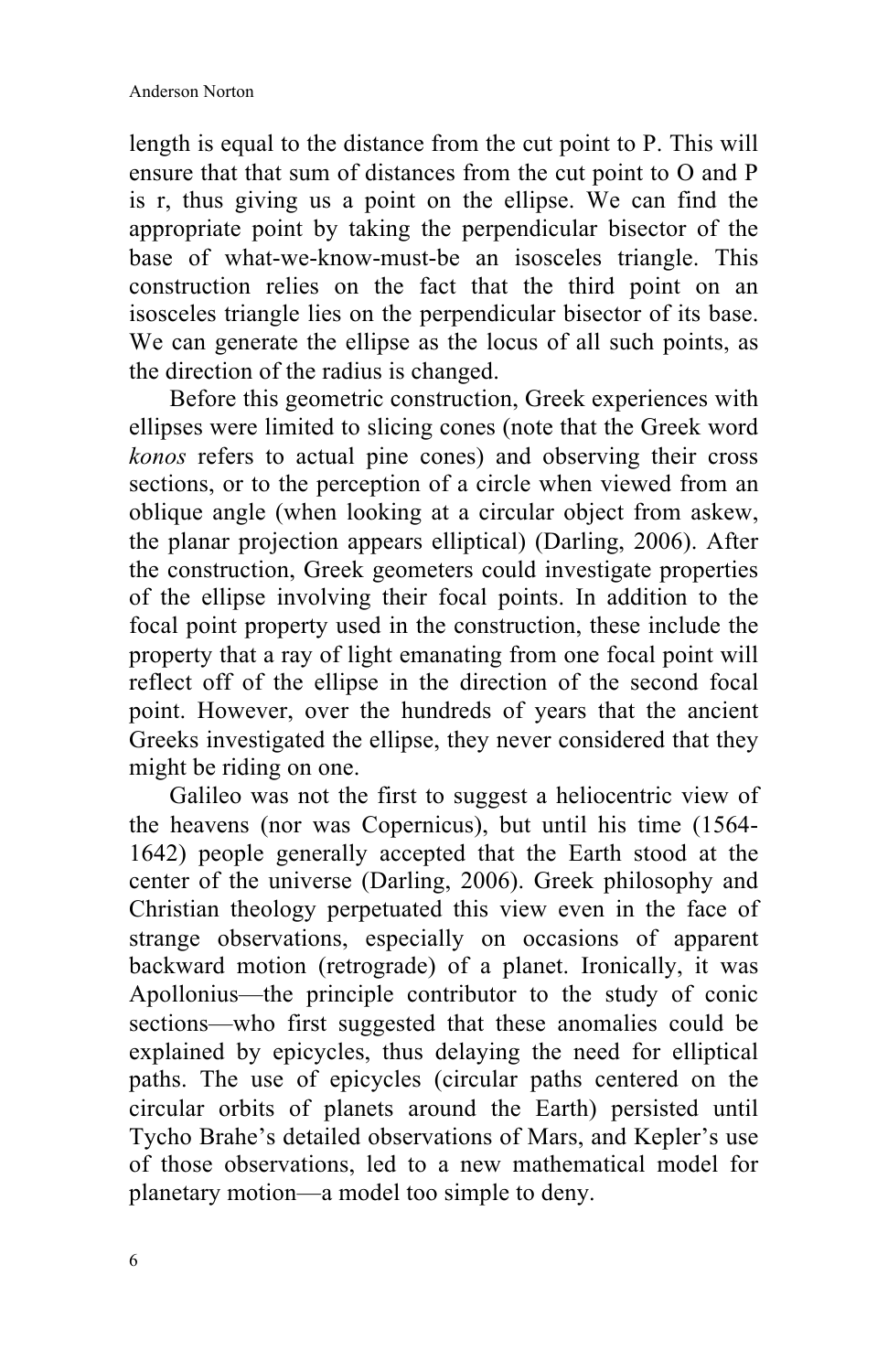By 1614, Kepler had guessed at the elliptical orbit of Earth based on empirical data on the position of the Sun and Mars at various times (Darling, 2006). He soon developed this guess into what we now call Kepler's first law: Planets move in elliptical orbits, with the Sun at one focal point. Only later (in 1687) did Newton demonstrate that elliptical orbits were a mathematical consequence of the inverse square law for gravitational force. Once we accept the inverse square law that the force of gravity between two objects (say the Sun and the Earth) reduces in proportion to the square of the distance between their centers of mass—the elliptical orbits of planets can be calculated with great precision. Figure 2 illustrates how Newton argued that the latter mathematically follows from the former.



*Figure 2.* The inverse square law and the ellipse.

Newton's approach depended heavily on Kepler's second law, which states that the radii of planets (from the Sun) sweep out equal areas in equal time. Because this property was already known for circular orbits, Kepler actually produced this law before his first law. The second law can be derived for any orbit in which there is only one attracting force, regardless of whether that force obeys the inverse square law. This can be seen in Figure 2 by considering the movement of Earth from E0 to E1 and then from E1 to E2.

If V1 represents the first movement and if this velocity were to persist for the next time interval, Earth would move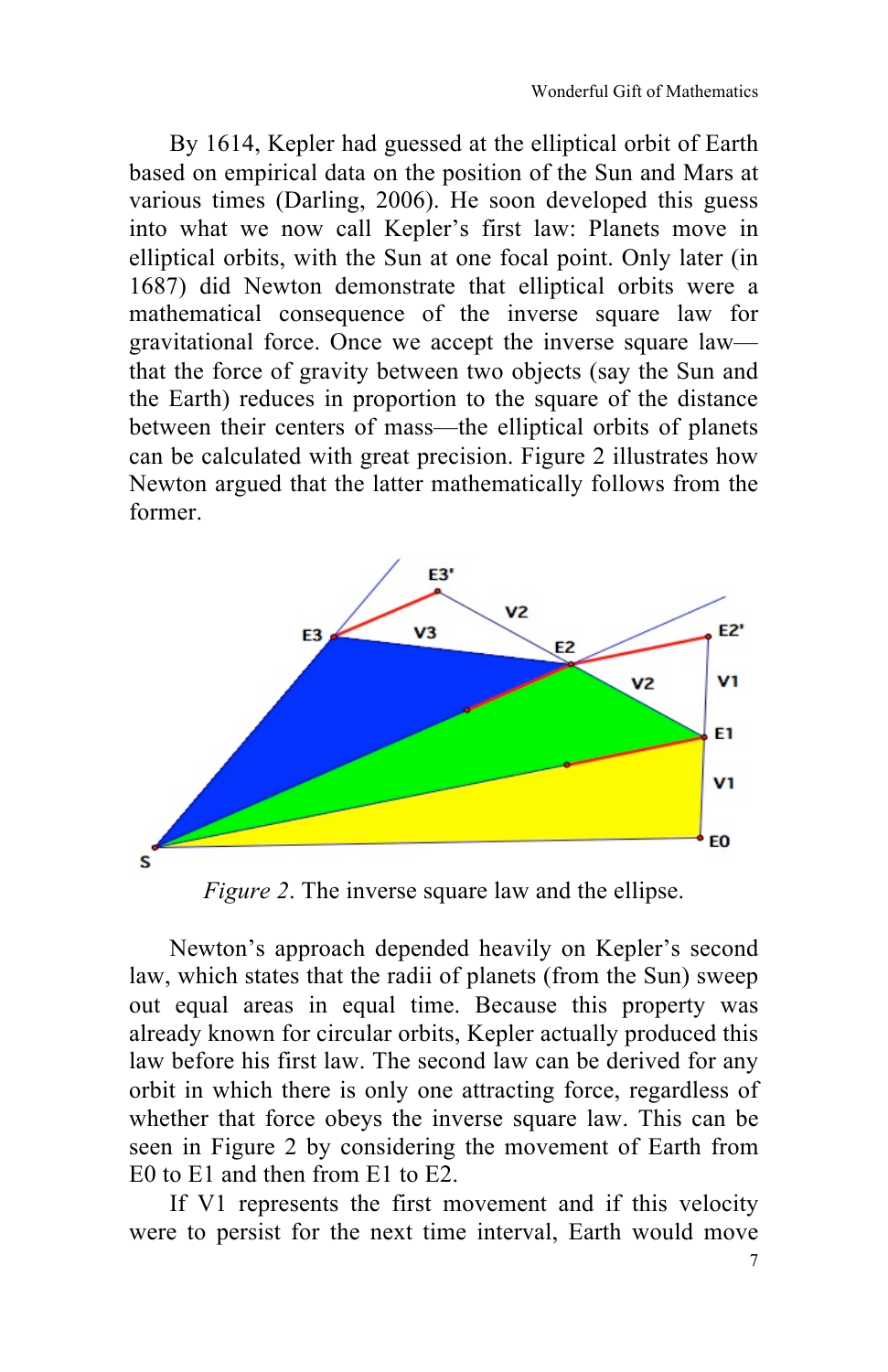from E1 to E2'. However, the inward force toward the Sun (S) causes Earth to fall by some distance, represented by the thick segment from E1, which is also represented, in parallel, from E2' to E2. Thus, Earth travels from E1 to E2 instead. Kepler's second law follows from the fact that the areas of bottom triangle (S-E0-E1) and middle triangle (S-E1-E2) are equivalent. This is easiest to see when considering the common base S-E1, from which the two triangles also have common heights (namely, the component of V1 perpendicular to the base).

From there, Newton argued that (the magnitudes of) changes in velocity (represented by E2'-E2 and E3'-E3) are constant with respect to the internal angles (at S), rather than time. This is where the inverse square law becomes important. Briefly, Kepler's second law shows that any change in time is proportional to area swept out by the orbit  $(\frac{1}{2} r^2 \sin{\theta})$ , so that the product of  $1/r^2$  and this change in time is a function of  $\theta$ . Because this product represents the change in velocity (acceleration multiplied by elapsed time), the change in velocity is constant for equal angles. As these angles become smaller, the changes in velocity sweep out a circle (see Figure 3). Finally, from the circular map of velocities, we geometrically derive the elliptical orbit: Find the curve for which the given velocities  $(v0, v1, v2, and v3)$  correspond to the given directions of Earth's position relative to the Sun (along e0, e1, e2, and e3). Note that, as  $\theta$  becomes smaller, the secants in the velocity map become tangent to the circle. But these changes in velocity should be pointed inward toward the Sun (S). Thus, the velocity map is rotated 90 degrees from the position map, and solutions should resemble the construction in Figure 1. A more thorough explanation can be found in *Feynman's Lost Lecture* (Goodstein & Goodstein, 1996).

In the history of the ellipse, we have a geometric object, constructed in pursuit of intellectual curiosity, later used to precisely model planetary motion, which, still later, was mathematically justified based on a physical principle. This example would provide a beautiful testimony to the simplicity of the universe and its language of mathematics, but the story does not end there.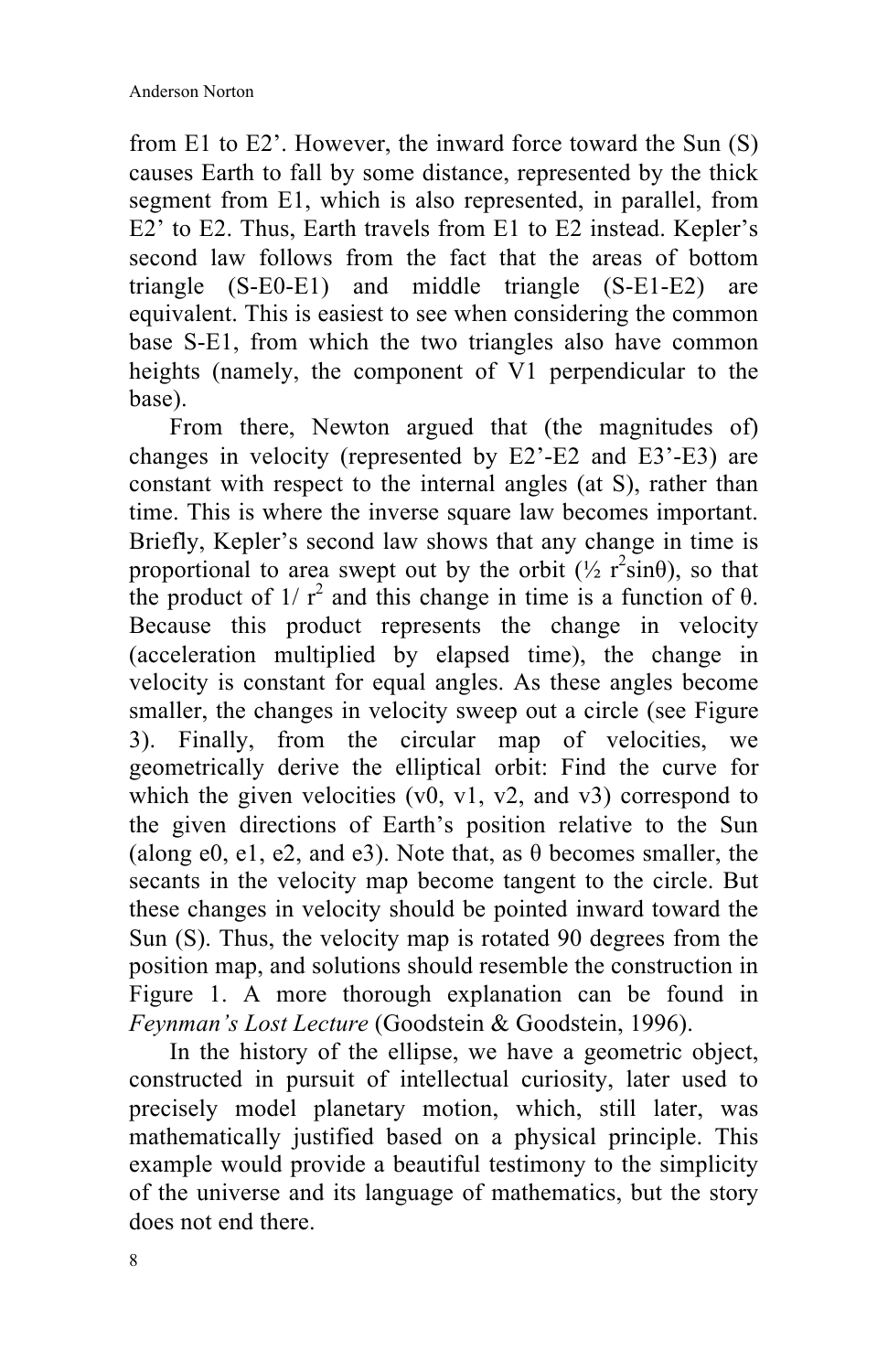

*Figure 3*. Mapping the Velocities at various points in Earth's Orbit.

In the middle of the  $19<sup>th</sup>$  century, astronomers were perplexed by the motion of Uranus, which was the newest of the seven known planets, along with Mercury, Venus, Earth, Mars, Jupiter, and Saturn (Darling, 2006). They were already aware that, due to the fact that the Sun was not the only source of gravitational attraction (the three body problem), the planets did not, in fact, move in perfectly elliptical orbits. Since Newton's work, the inverse square law and its mathematical consequences had become primary, taking the place of Kepler's ellipses, which were a consequence of this law when there were only two bodies to be considered. Thus, the simple truth of elliptical motion was broken almost as soon as it was posited. Based on Newton's laws and the deviation of Uranus' path (from that of an ellipse), physicists hypothesized the existence of an eighth planet whose gravitational attraction would explain the deviation. In fact, they mathematically calculated the path and location of that planet, which in 1846 was observed in precisely the place where mathematical calculations determined it should be.

We might say that Neptune's discovery was a mathematical one, rather than an astronomical one. Neptune provided another testimony to the mathematical truth and universal simplicity, this time regarding Newton's inverse square law. However, the simplicity of Newton's law barely outlasted that of elliptical orbits. When astronomers noted similar deviations in the planetary motion of Mercury, they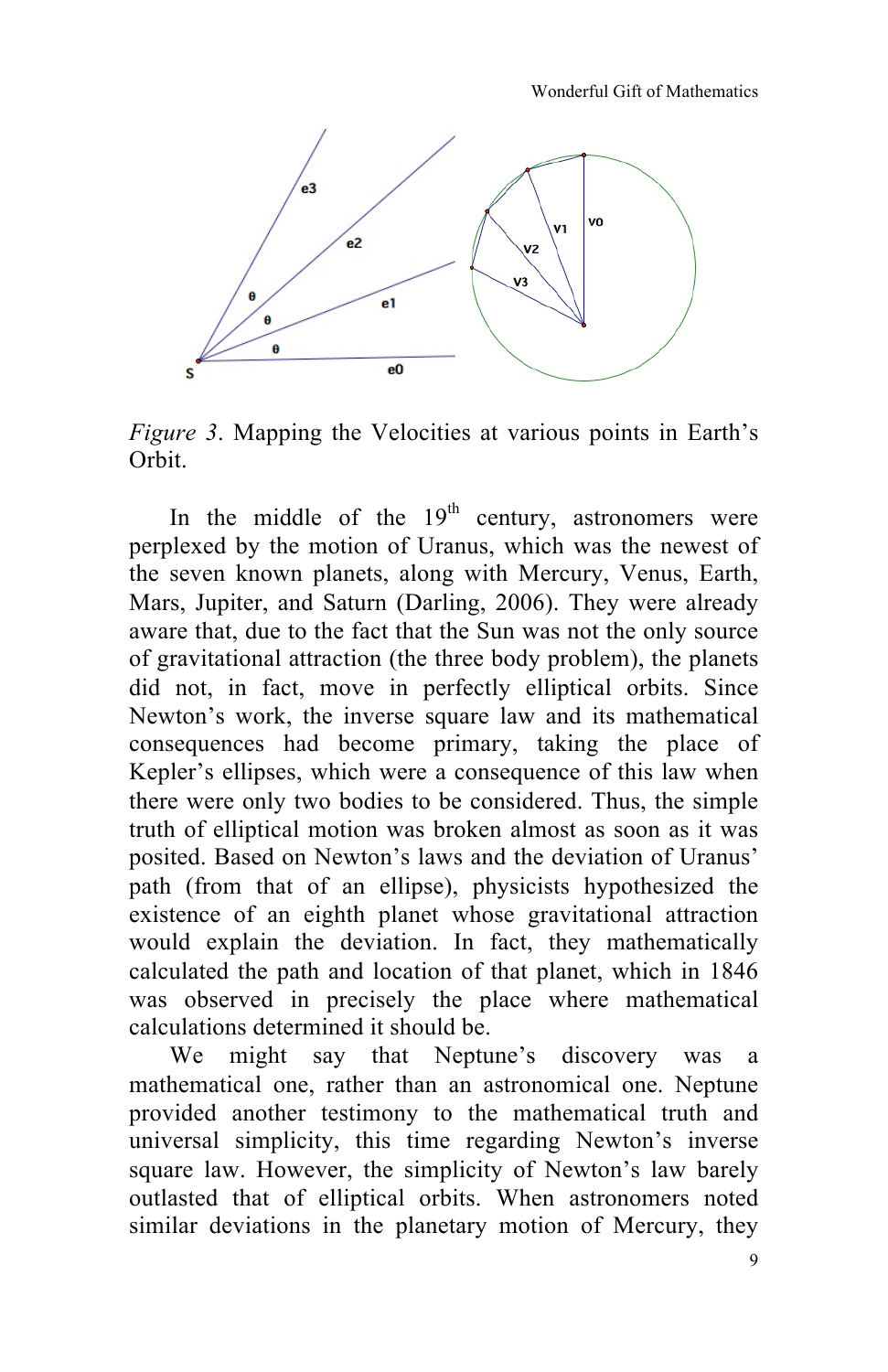posited a similar solution—the existence of a third body, the planet "Vulcan," orbiting close to the Sun (Darling, 2006). Alas, no such planet exists. Rather, the inverse square law ultimately took the blame, and the simple exponent in Newton's  $1/r^2$  relation was replaced by the crude value of 2.00000016. A few decades later, Newtonian physics would be replaced altogether by Einstein's general theory of relativity.

The simplicity of Newton's physics, and the precision of mathematical models based on his laws, cannot be explained by a fundamental accord with the universe. General relativity superseded Newtonian physics because it provided still greater precision while explaining phenomena that Newton could not. In particular, Newton admitted that his theory lacked an explanation for how gravity between two masses communicated itself. General relativity has contributed to a partial explanation in the form of another uncanny prediction the existence of the Higgs boson. Despite the precision of this prediction, should we be surprised when the underlying model, yet again, falls short? Or when the next predication fails, should we instead blame the mathematical calculations that generate the prediction?

### **Finding Reason**

Mathematicians, scientists, and philosophers have offered various explanations for the effectiveness of mathematics in predicting physical phenomena. Computer scientist Richard Hamming (1980) suggested four "partial explanations"; among these, "we select the mathematics to fit the situation" (p. 89). This was the case for Kepler who selected an ellipse as a curve of best fit for the data Brahe had provided. This curve was available to him because the Greeks had constructed it with three parameters (two focal points and a radius). Thus, Hamming goes a long way in explaining the uncanny precision of mathematical models. However, the unreasonableness goes still further when we consider that the Sun lies at one of the focal points and when we consider Newton's contribution.

Newton demonstrated that Kepler's model was not just a good fit; elliptical orbits were a mathematical consequence of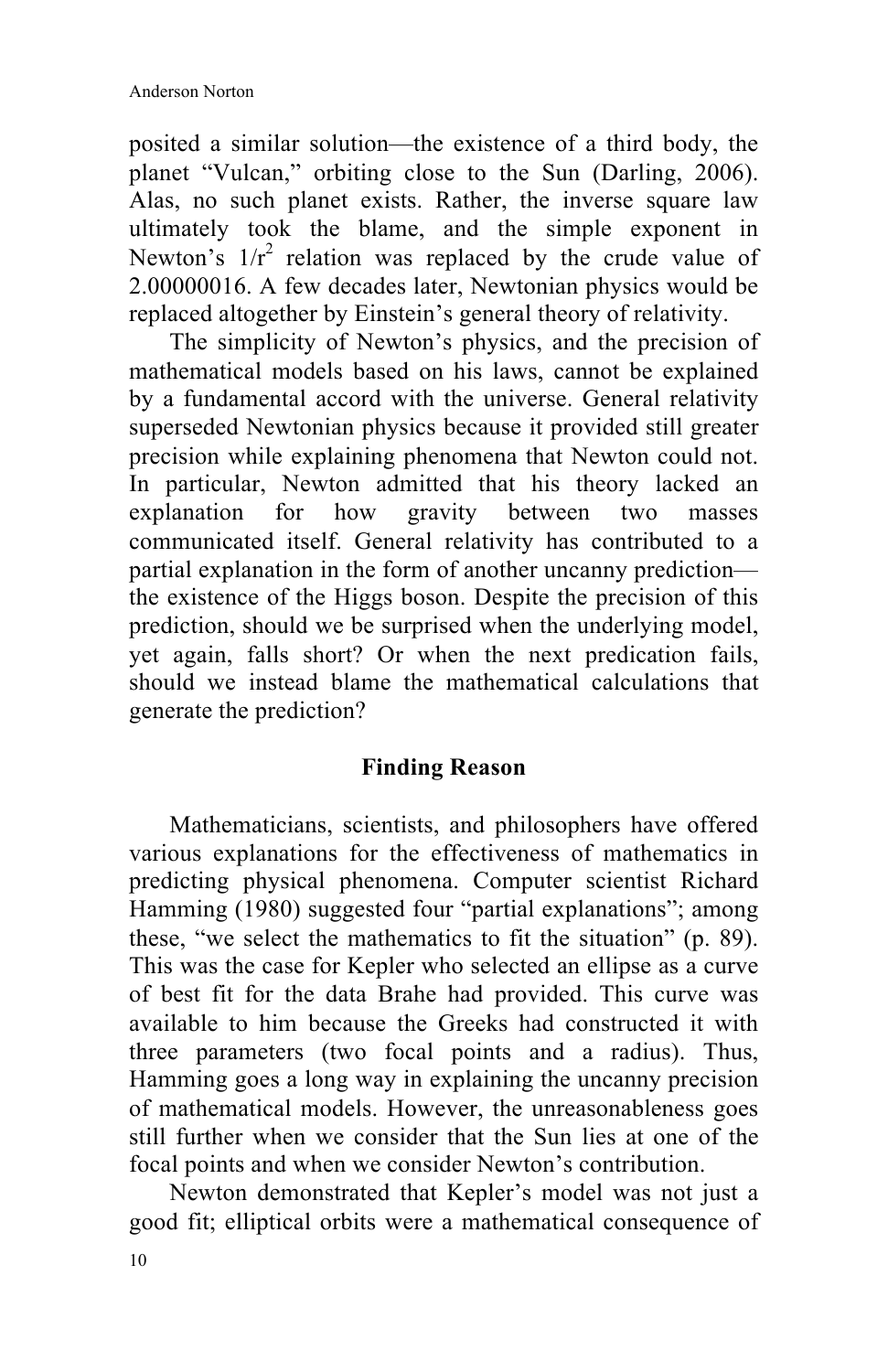Newton's inverse square law for the Sun's gravitational force with each planet. On the other hand, because gravitational forces between planets also affect their orbits, the inverse square law simultaneously implies that the orbits are not actually elliptical. Here we find a mathematical model for gravity that worked so well it predicted the existence and position of a new planet. However, we cannot attribute this unreasonable effectiveness to a perfect harmony between mathematics and the universe because, as precise as it was, the inverse square law failed too under the weight of Einstein's general relativity. Neither can we attribute it to the selection of mathematics to fit the situation because Galileo had developed the gravitational laws from observations of objects falling near the surface of the Earth. Only later did Newton demonstrate that these laws generalized and extended to the planets. What in the nature of mathematics enables it to generalize models in such a way, beyond physical experience?

Contrary to Einstein's premise, the story of the ellipse teaches us that physical experience does play a role in mathematical development. In fact, it plays two key roles: one based on physical action, and one due to evolution. Hemming (1980) downplayed the role of evolution due to the relatively short history of mathematics, but others (e.g., Suppes, 2011) have extended the roots of mathematics much further back into our evolutionary history. For example, recent studies in neuroscience indicate that several species of animals have innate abilities to estimate magnitudes, presumably as a consequence of evolution and their need to keep track of offspring, predators, and prey (Dehaene, 1997). Additionally, it is now well established that humans are born with an ability to immediately recognize quantities up to 4 (i.e., subitizing; Revkin, Piazza, Izard, Cohen, & Dehaene, 2008). Such innate abilities demonstrate a primary connection between human mathematical ability and the world in which we have evolved. In the next section, we consider a characterization of mathematics that explains how these worldly roots have kept mathematics grounded, even as mathematics has grown through its various branches.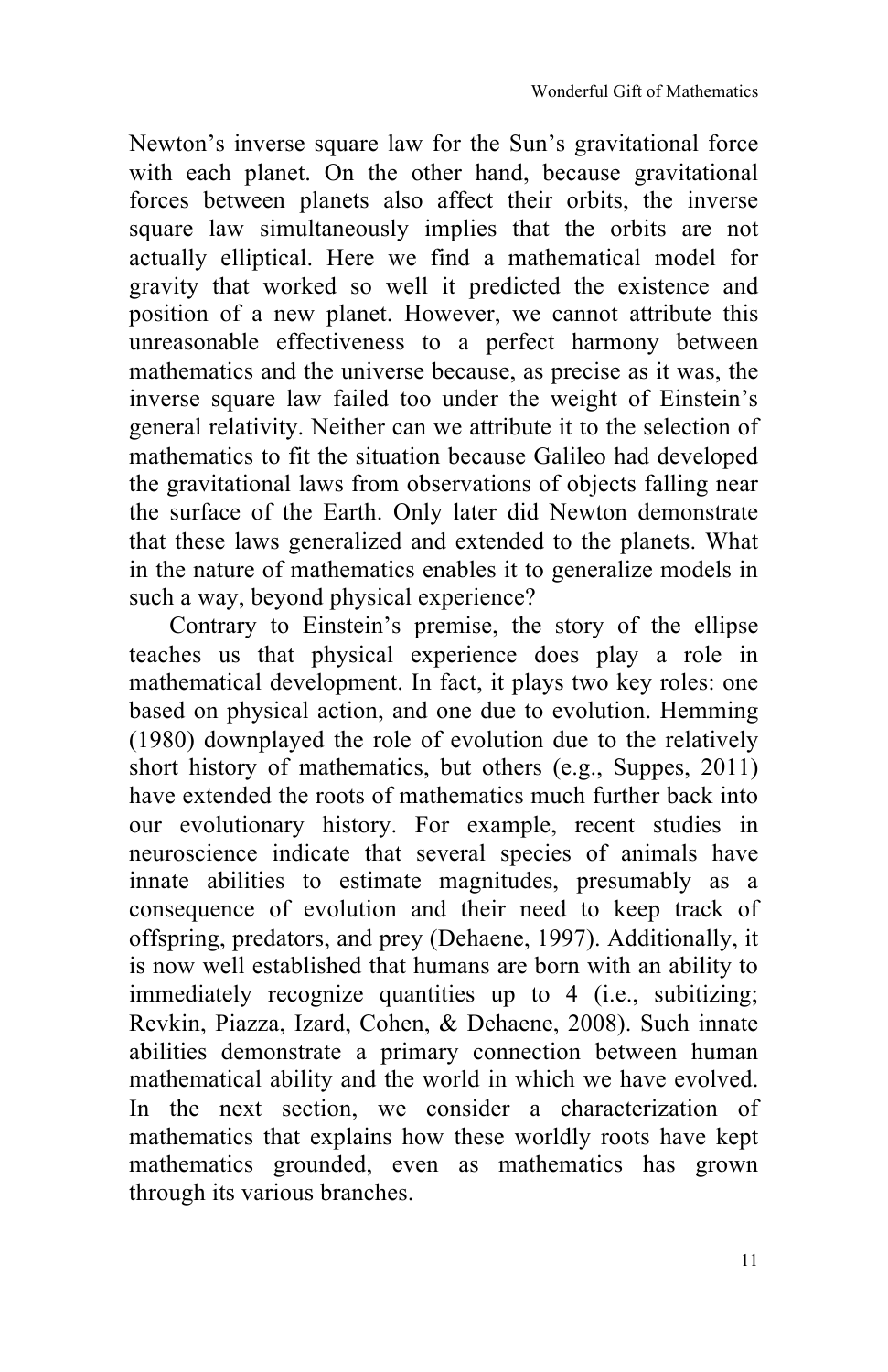## **Mathematics as the Objectification of Action**

"*Mathematics is the science of acts without things—and through this, of things that one can define by acts.*" Paul Valéry (1935, p. 811, in von Glasersfeld, 1992).

When a prediction fails, as it did in the case of the imaginary planet Vulcan, physicists question the underlying principles of physics rather than the chain of mathematical arguments that led from those principles to the prediction. Despite Gödel's (1992/1962) incompleteness theorem, numerous paradoxes, and the historically mounting evidence against the Greek philosophy of a fundamental accord with the universe—despite all of this—mathematics remains "queen of the sciences." As humans attempting to predict and control the world we experience, we have no recourse but to rely on mathematical models and mathematical arguments resulting from those models; in other words, we have no more reliable way of reasoning about our experience. Here, I argue that this property rests in the characterization of mathematics as the objectification of action (see Figure 4).

# $Action \longrightarrow Object$

*Figure 4*. Mathematics as the Objectification of Action.

12 The top arrow in Figure 4 represents the actions we perform in the world that we experience and the idea that "knowing an object means acting upon it" (Piaget, 1970, p. 15)—a perspective promoted within constructivist and embodied cognition frameworks (von Glasersfeld, 1992; Campbell, 2010). The bottom arrow represents a process by which those actions become objects themselves, thus subjecting them to further action (top arrow). Piaget (1970) called this process "reflective abstraction," on which several researchers have elaborated: Dubinski through his APOS theory (e.g., Dubinsky & Lewin, 1986; Dubinsky, Elterman, & Gong, 1988); Steffe (1991) in the case of counting schemes; and Simon, Tzur, Heinz, and Kinzel (2004) through their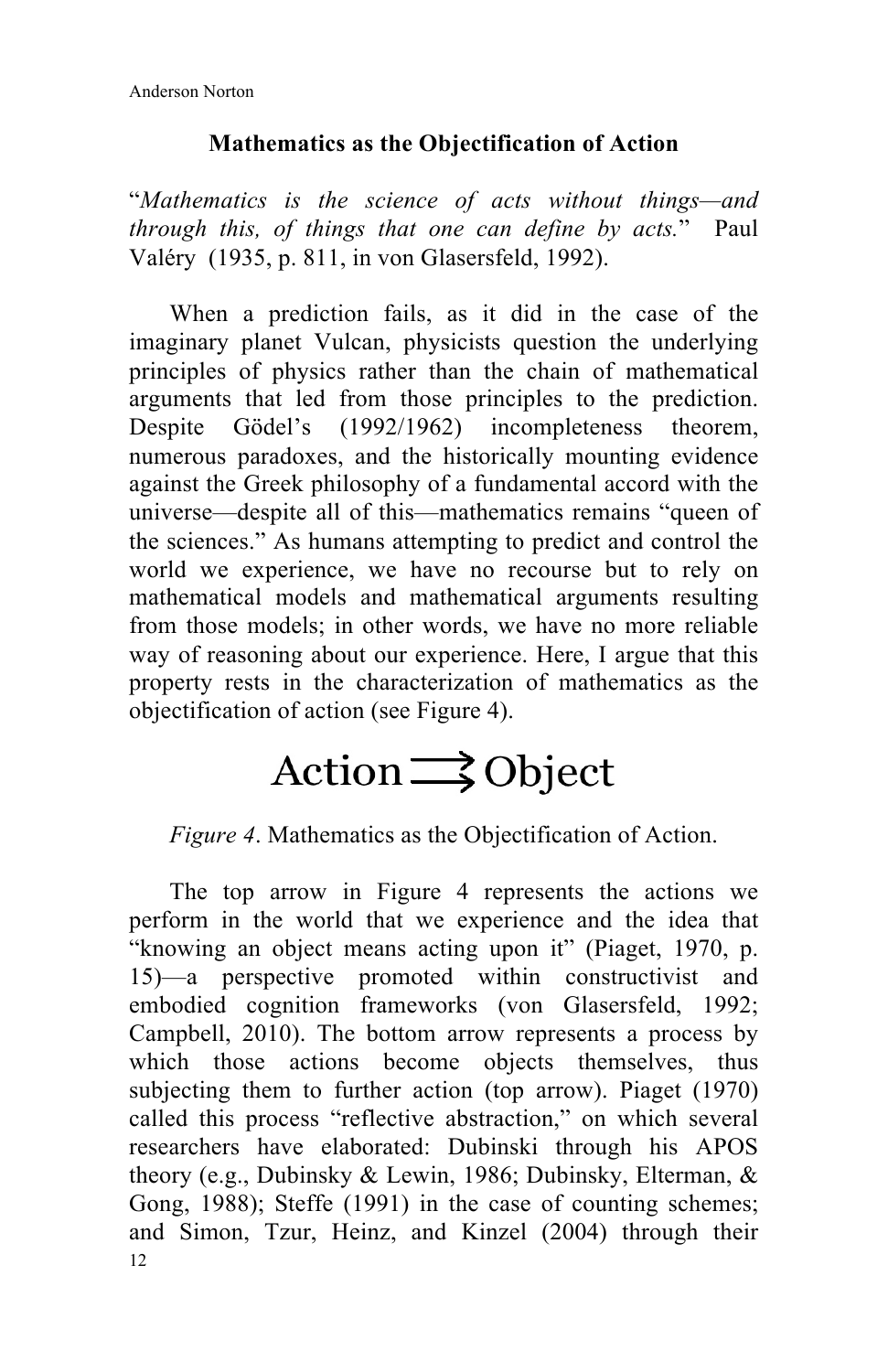description of activity-effect relations. The underlying idea also closely relates to Sfard's (1994) reification, by which operational thinking becomes structural thinking.

Consider the mathematical object, 8. Although children are born with an ability to subitize numbers up to 4 and to estimate magnitudes in general, they must construct 8 through activity. Steffe (1991) has provided a detailed analysis for how this occurs, through coordinated action. This coordination includes a one-to-one correspondence between pointing acts and word number utterances. As their coordination becomes more internalized, the physical actions of pointing and uttering dissipate. One consequence of this internalization is that when children consider the total of two collections, say 8 and 3, they begin to realize the superfluity of counting to 8 before counting on 3 more. Through such a progression, 8 becomes an object that can be acted upon, as in determining the value of three 8's.

Characterizing mathematics as the objectification of action explains how, on the one hand, mathematics is grounded in experience, and how, on the other, mathematics transcends experience. In particular, although mathematical objects are derived from actions in the world, once they are objectified, they can be acted upon in various ways, including their composition. Sometimes these compositions anticipate physical actions we could perform (e.g., counting three collections of eight objects); other times they form actions that can be carried out only in imagination (e.g., reflecting a cube through a plane of symmetry).

In the case of the ellipse, objectification of action begins with the construction of lines and circles. Whereas Kant had assumed space was an innate concept into which we assimilate the shapes we see, Piaget and Inhelder (1967/1948) demonstrated how children construct both space and shape, largely through haptic experience.

The abstraction of shape actually involves a complete reconstruction of physical space, made on the basis of the subject's own actions and to that extent, based originally upon a sensori-motor, and ultimately on a mental, representational space determined by the co-ordination of these actions (p. 78).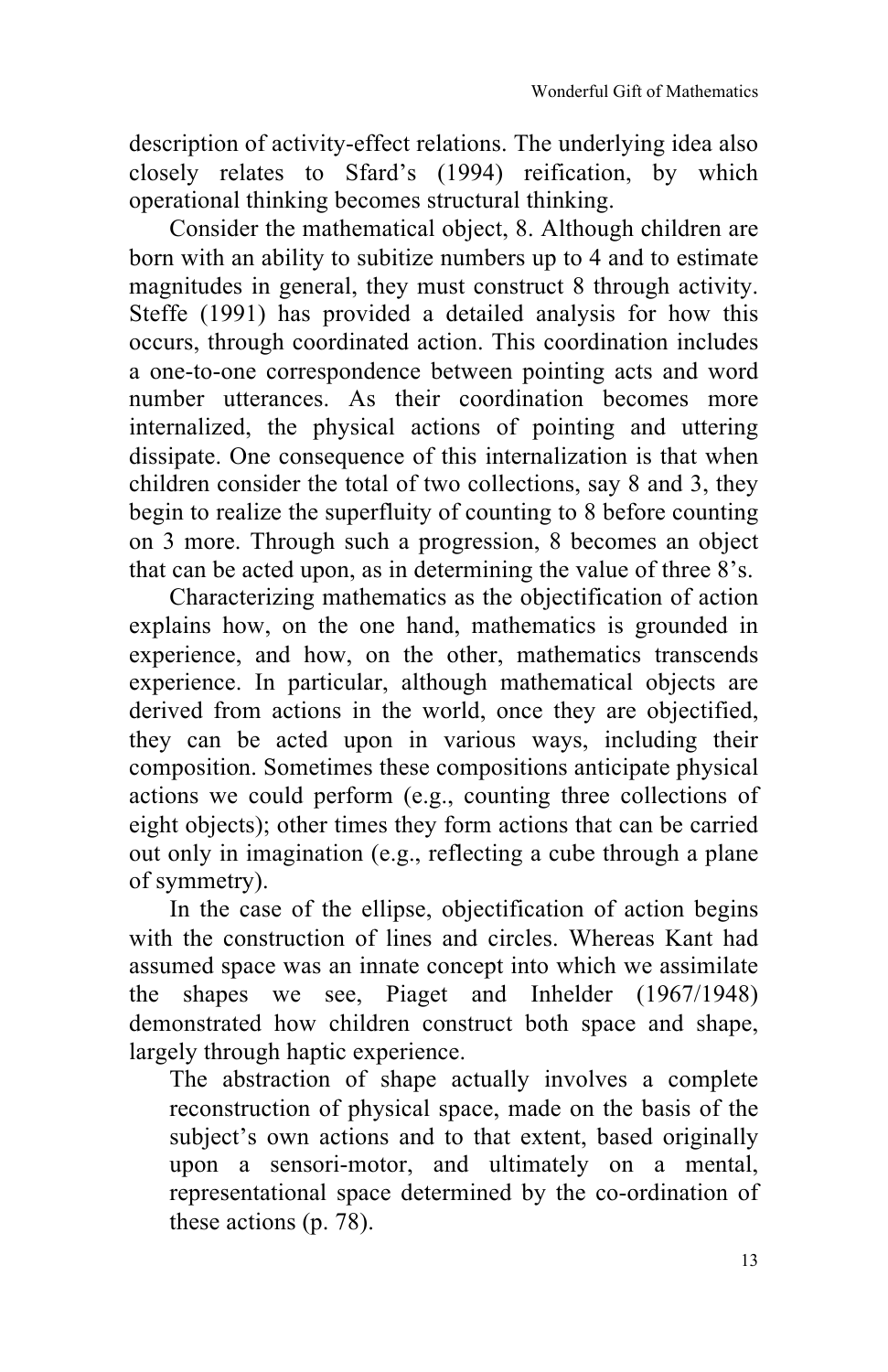Similarly, research from an embodied cognition perspective has demonstrated the importance of haptic experience—such as feeling a cube—in constructing geometric concepts (Roth, 2010).

Piaget and Inhelder (1967/1948) referred to lines and circles as "principal perceptual forms" because of the immediacy of their connection to physical experience and their primacy in constructing other shapes. In particular, lines are closely connected to eye movements from one point of fixation to another (saccades), with efficient travel from one point to another, and with the apparent trajectory of light. Circles arise through physical experiences of spinning and swinging objects, including oneself. Indeed, the primacy of lines and circles explains why Plato based his rules of geometric construction on them.

With lines and circles objectified, we can act on them through composition, as Plato prescribed, to construct new shapes. Here, composition refers to the construction of points of intersection from which to construct new lines and circles. The richness of Euclidean geometry (based on Plato's rules) testifies to the utility of objectification; among its products, the construction of the ellipse illustrated in Figure 1. With this construction, the ellipse—previously a product of slicing cones—gained new properties, including focal points and a radius. Kepler could then use the focal points and radius as parameters in finding a curve of fit best for Earth's orbit. The next step was Newton's, to demonstrate that the ellipse was more than a nicely fitting curve; it was a necessary consequence of the inverse square law for gravity and the twobody problem (the Sun and the Earth, neglecting other masses). This, too, relied on the objectification of action.

Newton's argument relied on a chain of equalities for proportional lengths and areas. Hence, his argument was mostly geometric, but included algebraic manipulations as well. The history of mathematics indicates that algebra involves a particular form of objectified action wherein algebraic symbols serve as proxies for mathematical objects, and symbolic manipulations serve as proxies for compositions of these objectified actions. For example, variables were first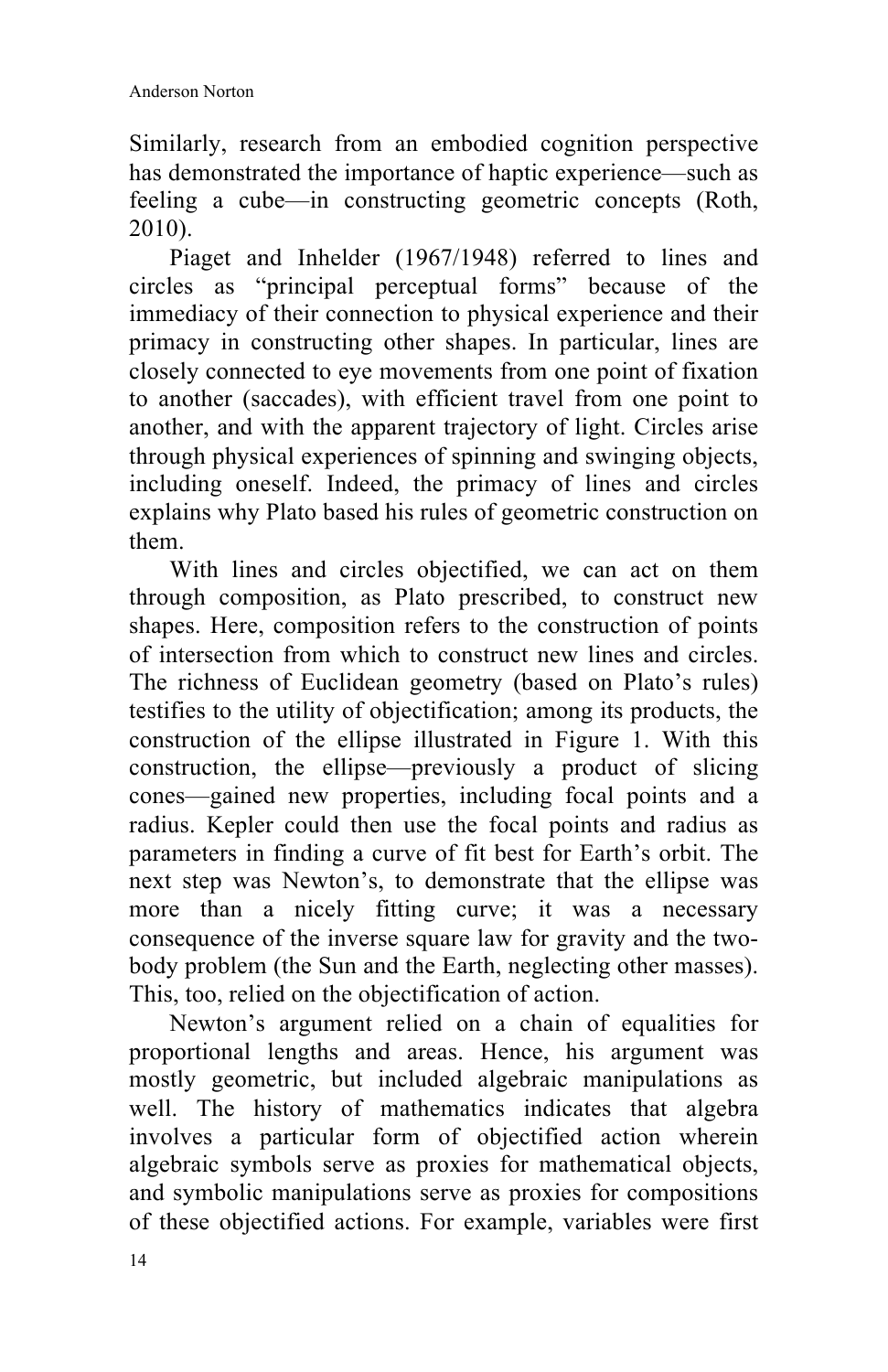treated as unknown numbers defined through a sequence of actions (usually additions and proportional scalings) and the numerical result of those actions (Burton, 2007). Eventually they became objects within equations. Still later, Descartes showed how those equations define curves, and in modern algebra, functions, groups, and cohomologies, too, are treated as objects.

Recent research in mathematics education also characterizes the progression of algebra as the objectification of action. For example, work on children's understanding of equal sign (e.g., Knuth, Stephens, McNeil, & Alibali, 2006) implies that children typically think about *x* as the result of computation, as in  $5+7=x$ ; only later do they begin to think of x as an object, through its relation to other objects. In particular, Hackenberg and Lee (2015) have argued that *x* becomes an object for children when they can coordinate its relationship with other units in an equation—even a simple equation such as a*x*=b. Moreover, Tillema and Hackenberg (2011) have demonstrated how children symbolize mathematical objects and manipulate those symbols as a proxy for composing them through actions related to addition and multiplication. Thus, the characterization of mathematics as the objectification of action, with roots in Piaget's structuralism, has support in both the history of mathematics and recent research in mathematics education.

### **Conclusions**

"*Pure logic and pure mathematics are forever capable of transcending experience… But as human action is that of an organism which is part of the physical universe, we understand also why these unlimited operatory combinations so often anticipate the experience, and why when they encounter each other there is harmony between the characteristics of the object and the operations of the subject.*" Jean Piaget (1971/1970, p. 72)

Characterizing mathematics as the objectification of action helps explain the effectiveness of mathematics in the natural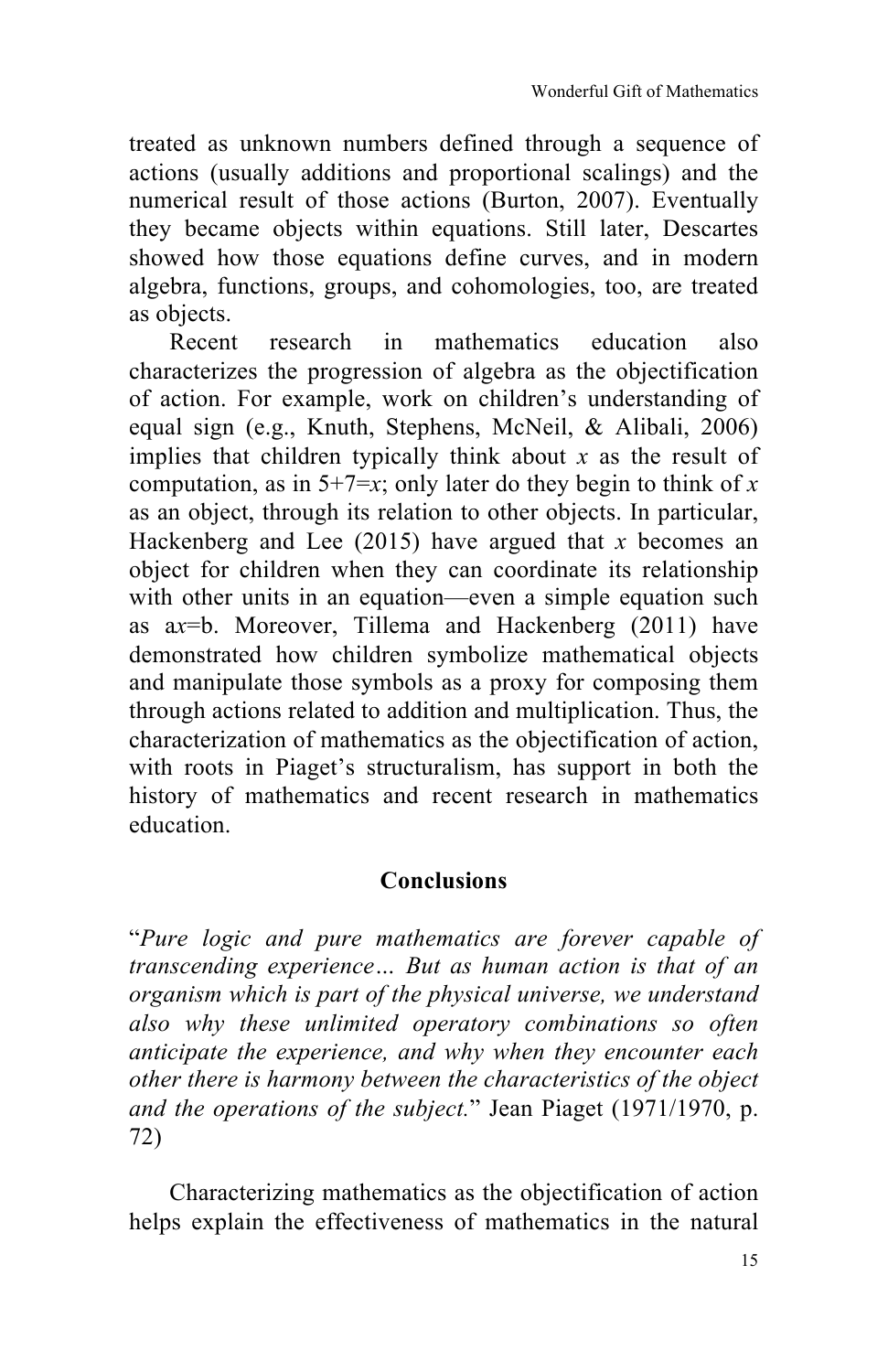sciences, while also distinguishing mathematics from them. Both the history of mathematics and studies of children's mathematical development indicate that physical actions ground mathematics in the world we experience. Moreover, once these actions become objectified, we can act on them (often by composition, as in geometric construction and algebraic manipulation) to construct new actions that generalize and extend into conjectures about the world. This was certainly the case for Newton when he extended gravity into the heavens, but is it reasonable to expect such generalizations to work?

Thanks to Gödel (1982/1962) and various paradoxes that have arisen in the history of mathematics, we know that mathematics does not provide ontological truth (Kline, 1959). Still, when models go awry, we always blame the underlying physical principles and never the long chains of mathematical arguments that led from those principles to the falsified prediction. We saw this play out at least three times in the history of elliptical orbits: circular orbits, elliptical orbits, and inverse square laws were questioned, but not the validity of the geometric constructions and algebraic manipulations. This is because, unlike other sciences, mathematics is about the actions we can perform, either physically or imaginatively, and not observed results of those actions. As a proxy for physical action and for actions on objectified actions, mathematics remains our most reliable way of reasoning.

Galileo (see Kline, 1959) once described mathematics as the language of the universe. Living at a time when he and other scientists were paradigmatically transforming the world with parabolas and ellipses, his view was easily defensible. However, the new shape of planetary motion proved as imperfect in describing the universe as the circles, spheres, and platonic solids that preceded it. If we are to think of mathematics as a language, it is a very human language indeed. Still, mathematics is distinct from all other human languages in that it describes necessary ways of operating—necessary because the operations arise from action and possible actions on those objectified actions.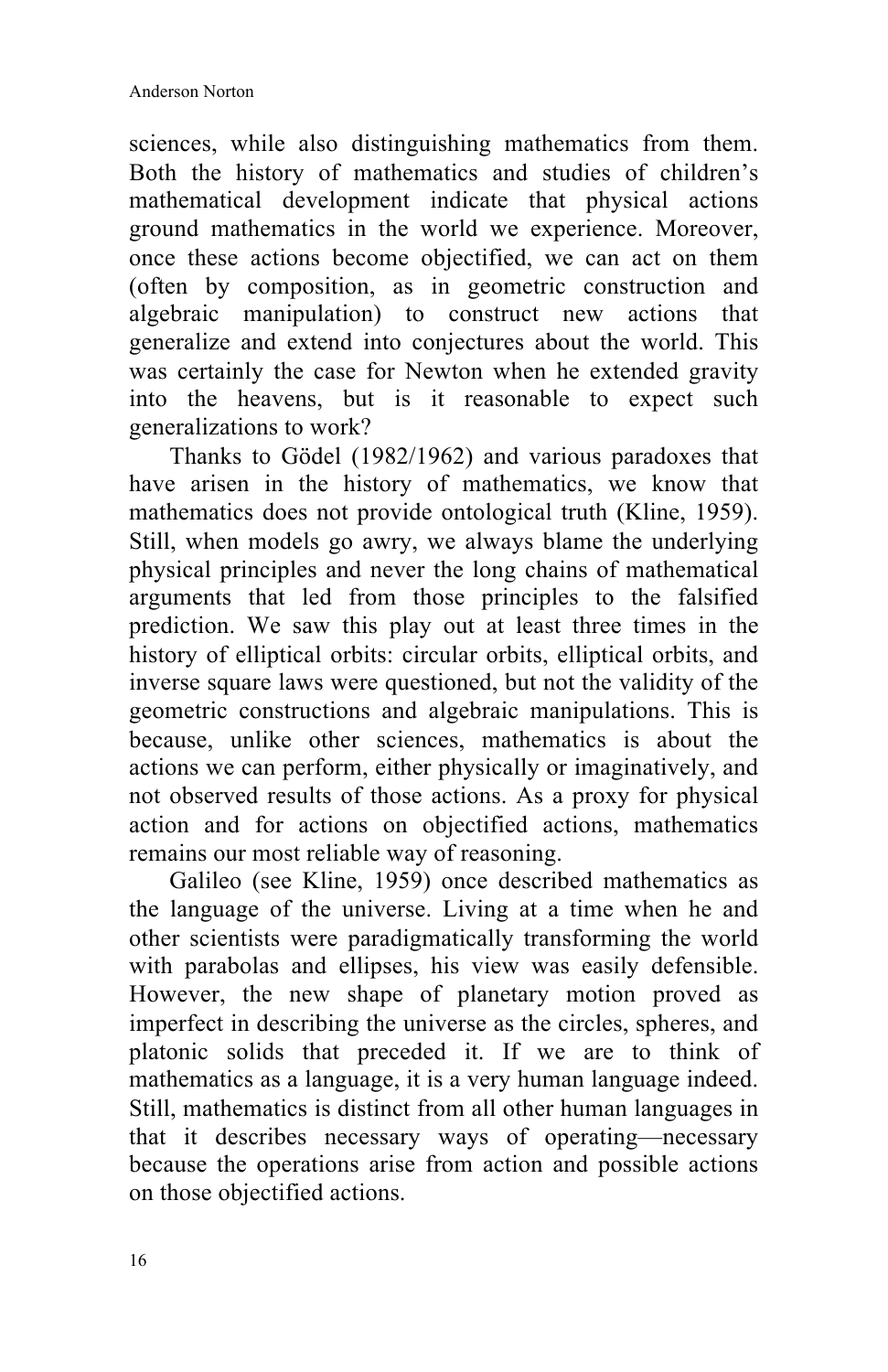Of course, in the history of the ellipse there are sociocultural factors at play too, such as Kepler's study of optics, which made knowledge of ellipses and other conic sections readily available to him (though he was hesitant to use the ellipse because it seemed too simple to have been missed by others) (Darling, 2006). Thus, we can think of mathematics as a culturally-based body of knowledge, but again this body of knowledge is distinct. After all, mathematics is a cultural product that has enabled us to literally escape the world we know and land in new worlds.

### **Implications for Mathematics Education**

Characterizing mathematics as the objectification of action not only helps explain the effectiveness of mathematics in the natural sciences, but also the value of pedagogical practices that leverage students' actions. For example, we know that manipulatives are effective in supporting mathematical development, especially among younger students (Sowell, 1989). This efficacy is easily understood when we consider that young children are constructing their first mathematical objects, and that they do so on the basis of coordinated physical activity (Piaget & Inhelder, 1967). Sometimes educators conflate the roles of manipulatives and visual aids (Moyer, 2001), but to support mathematical development we need to attend to the actions students perform on these figurative materials more so than the formal concepts they might represent.

We might also consider how the role of manipulatives changes for older students who can rely more upon imagined activity and previously constructed objects for constructing new mathematical objects. After all, objectifying action does not end with the internalization and organization of coordinated physical activity; the nature of mathematics allows for level upon level of reorganization. We see this in students' development of multiplication as repeated addition, and exponentiation as repeated multiplication. But for students to generalize these developments to  $e^*\pi$  (or even  $e^{2\pi i}$ ), for instance, actions of repeated addition (or multiplication) must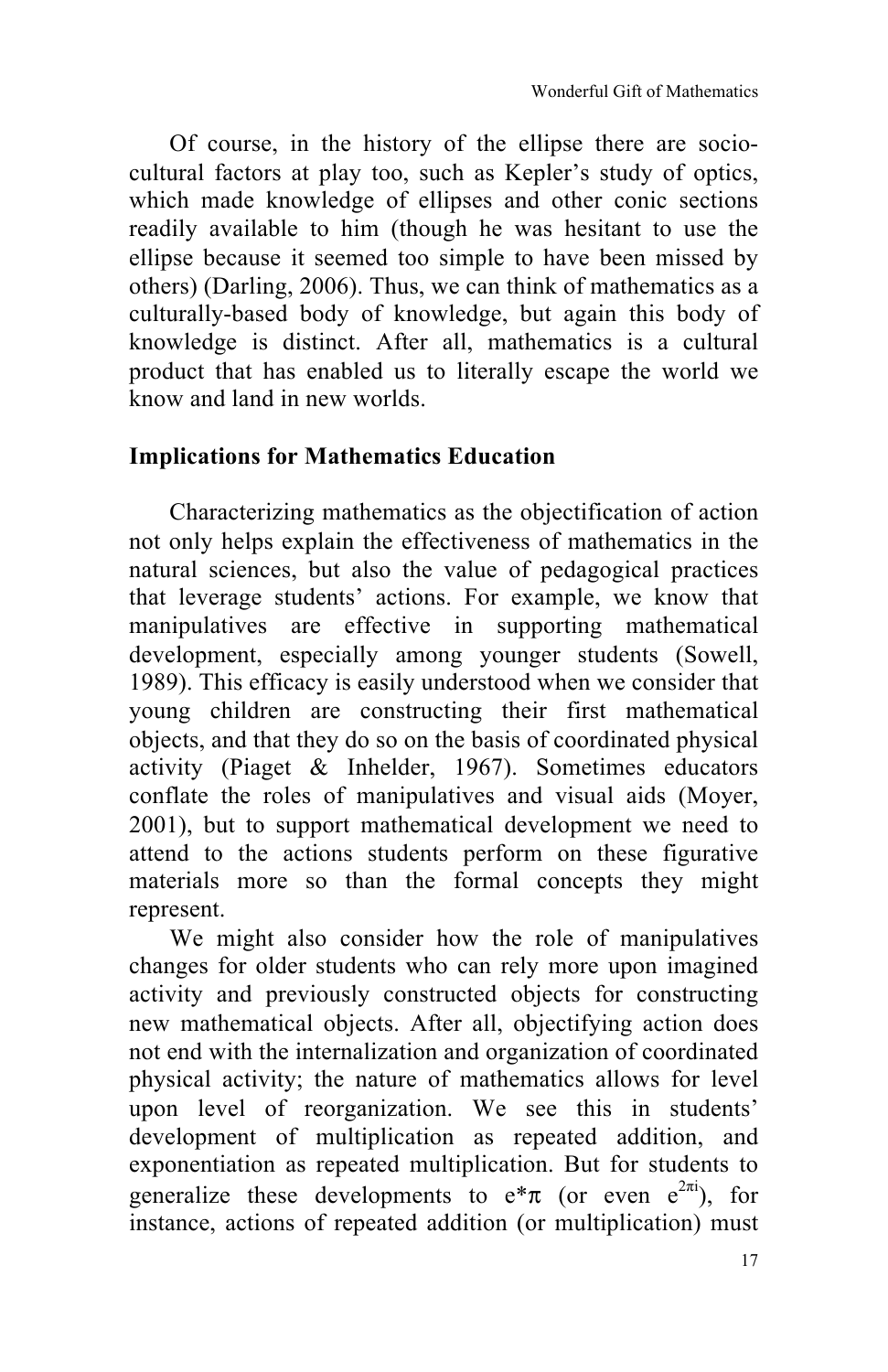be reorganized in ways that may not have physical analogs. Successful instructional approaches leverage more abstract actions involving the coordination of covarying quantities (e.g., Abrahamson, Trninic, Gutiérrez, Huth, & Lee, 2011) or mapping one structure to another (e.g., Confrey & Smith, 1995).

When researchers argue for direct instruction, they often rely on theoretical frameworks that do not account for mathematics as a unique domain of knowledge and learning (e.g., Kirschner, Sweller, & Clark, 2006). They focus on figurative aspects of mathematics without recognizing that those figures (e.g., algebraic symbols) serve as proxies for objectified mental actions and that their manipulation serves as a proxy for further action on those objects. The danger in ignoring the role of mental actions and their objectification is that we might teach students to manipulate symbols that have no content, in ways that have no meaning. Effective instruction begins with attention to the mathematical objects students have objectified and the mental actions students have available to act upon them. Here, I have argued that active learning is more than a preferred pedagogy, it constitutes the very nature of mathematics.

### **References**

- Abrahamson, D., Trninic, D., Gutiérrez, J. F., Huth, J., & Lee, R. G. (2011). Hooks and shifts: a dialectical study of mediated discovery. *Technology, Knowledge and Learning*, *16*(1), 55–85.
- Burton, D. M. (2007). *The history of mathematics: An introduction* (6<sup>th</sup> ed.). New York, NY: McGraw Hill.
- Campbell, S. R. (2010). Embodied minds and dancing brains: New opportunities for research in mathematics education. In B. Sriraman, & L. English (Eds.), *Theories of mathematics education* (309–331). Berlin: Springer-Verlag.
- Cho, A. (2012). The discovery of the Higgs boson. *Science 338*(6114), 1524– 1525.
- Confrey, J., & Smith, E. (1995). Splitting, covariation, and their role in the development of exponential functions. *Journal for Research in Mathematics Education*, *26*(1), 66–86.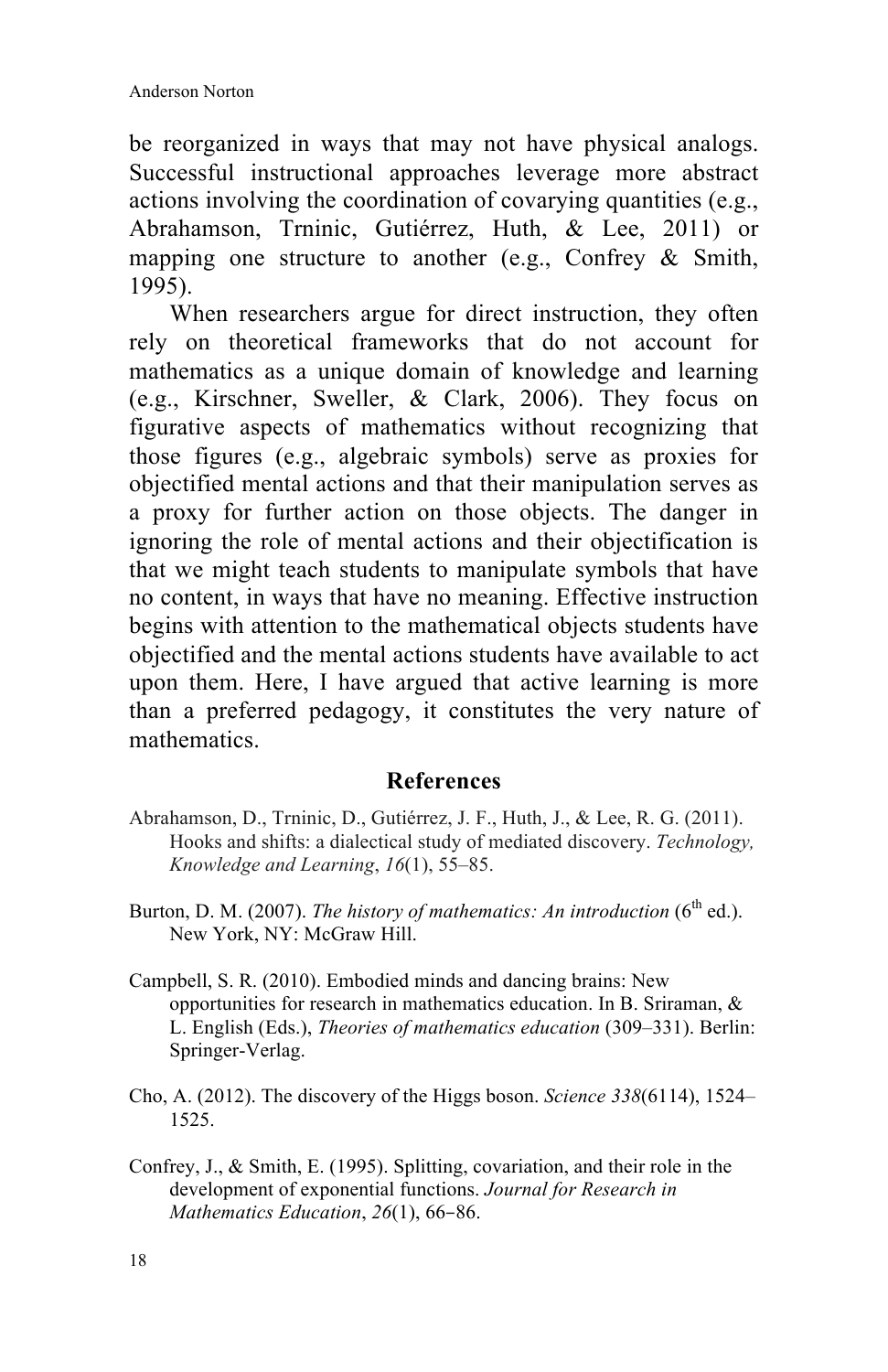- Darling, D. (2006). *Gravity's arc: The story of gravity from Aristotle to Einstein and beyond*. Hoboken, NJ: John Wiley & Sons.
- Dehaene, S. (1997). *The number sense: How the mind creates mathematics*. Oxford: Oxford University Press.
- Dubinsky, E., Elterman, F., & Gong, C. (1988). *The student's construction of quantification. For the Learning of Mathematics, 8*(2), 44–51.
- Dubinsky, E., & Lewin, P. (1986). Reflective abstraction and mathematics education: The genetic decomposition of induction and compactness. *Journal of Mathematical Behavior, 5*, 55–92.
- Gödel, K. (1992). *On formally undecidable propositions of Principia Mathematica and related systems* (Trans. B. Meltzer). New York: Basic Books (Originally published in 1962).
- Goodstein, D. L., & Goodstein, J. R. (1996). *Feynman's lost lecture: The motion of planets around the sun*. New York: Norton.
- Hackenberg, A., & Lee, M. Y. (2015). Relationships between students' fractional knowledge and equation writing. *Journal for Research in Mathematics Education*, *46*(2), 196–243.
- Hamming, R. W. (1980). The unreasonable effectiveness of mathematics. *The American Mathematical Monthly, 87*(2). 81–90.
- Kirschner, P. A., Sweller, J., & Clark, R. E. (2006). Why minimal guidance during instruction does not work: An analysis of the failure of constructivist, discovery, problem-based, experiential, and inquiry-based teaching. *Educational psychologist*, *41*(2), 75–86.
- Kline, M. (1959). *Mathematics and the physical world*. New York: Thomas Y. Crowell Company.
- Knuth, E. J., Stephens, A. C., McNeil, N. M., & Alibali, M. W. (2006). Does understanding of equal sign matter? Evidence from solving equations. *Journal for Research in Mathematics Education, 37*(4), 297–312.
- Moyer, P. S. (2001). Are we having fun yet? How teachers use manipulatives to teach mathematics. *Educational Studies in Mathematics*, *47*(2), 175– 197.
- Piaget, J. (1970). *Genetic epistemology* (Trans. E. Duckworth). New York: Norton.
- Piaget, J. (1971). *Psychology and epistemology* (Trans. A. Rosin). New York: Grossman Publishers (Originally published in 1970).